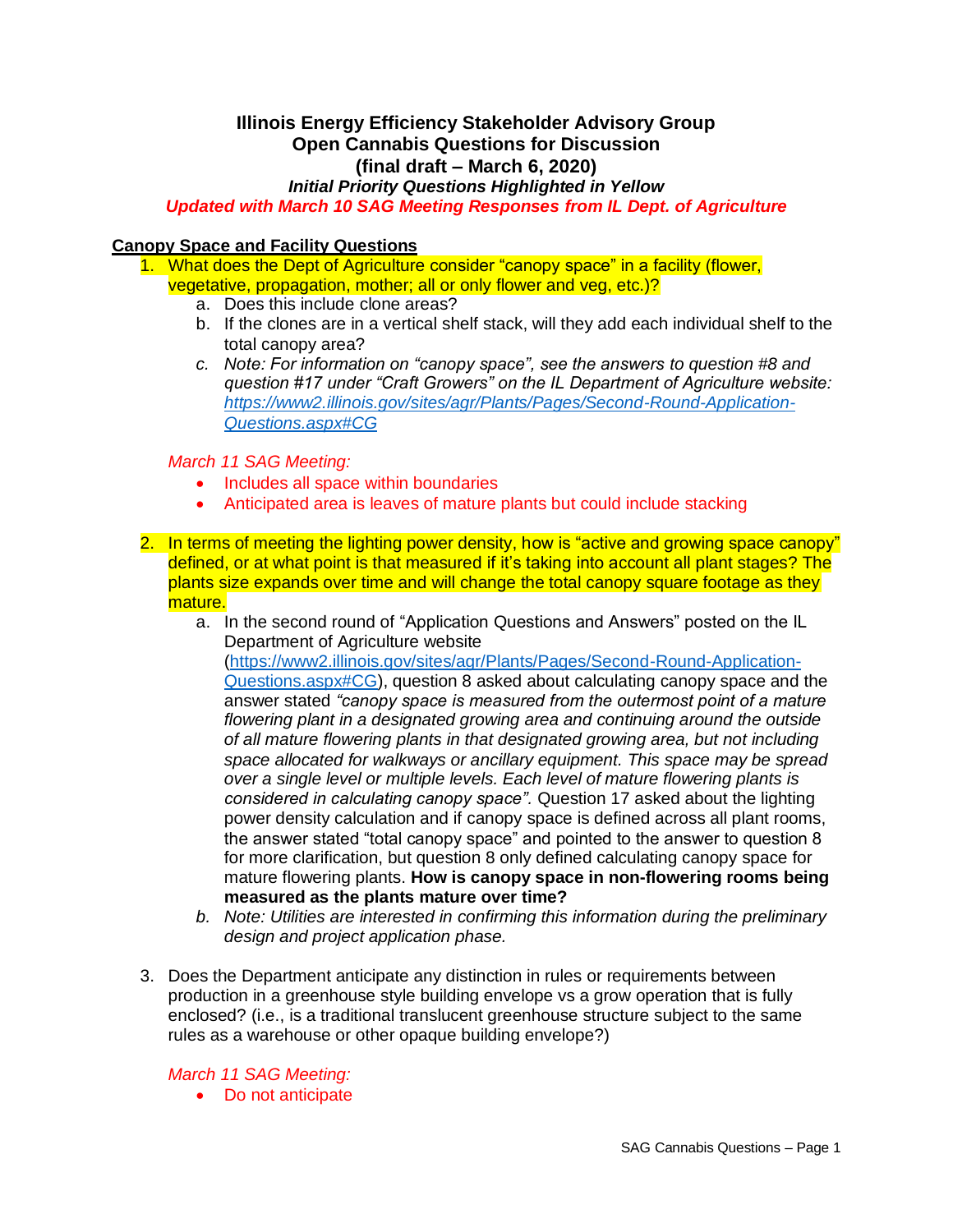4. After the initial licensing/plan submission, can a producer make significant changes to their facilities? If so, do they need to go through the licensing process again? Or are they free to make changes to energy using equipment without submitting a new plan, etc.?

#### *March 11 SAG Meeting:*

- Changes have to be submitted and approved including submitting new documents
- 5. How often will the grower need to provide reports on production weights?

#### *March 11 SAG Meeting:*

- Constant seed-to-sale electronic monitoring through BioTrack
- 6. Can the Department share a list of facilities applying or permitted to grow cannabis with the utilities (specifically craft growers)?
	- *a. Note: It would be beneficial for utilities to know where these facilities are located before cultivation begins, in order to help identify energy efficiency opportunities (ideally before the license is awarded).*

#### *March 11 SAG Meeting:*

• The Department will grant 40 craft licenses by July 1, 2020, and that info will be public at that time

#### **Energy Efficiency Equipment Questions**

- 7. How is the "other more energy efficient equipment" pathway for HVAC compliance being interpreted?
	- a. Does the Department have guidance to share on what types of equipment will (or will not) comply with that option?
	- b. Will the Department review installed technologies to determine what meets or exceeds the efficiency baseline of a 'ductless split HVAC unit or variable refrigerant flow (VRF) system'?
	- c. Has the Department explicitly laid out which variables will be assessed in determining "more efficient equipment"? *(new question added after March 10 meeting)*

# *March 11 SAG Meeting:*

- This is important for application scoring, therefore cannot go into detail at this time.
- 8. Since the law calls out system types only (ductless mini-splits or VRF systems) in lieu of actual efficiencies, we are interpreting the efficiency requirements to be the corresponding IECC code minimums (2018 version adopted in IL) for the specific system type and size. For example, If a  $<$ 6,000 sq ft customer is installing a 10 Ton unit, the efficiency of their equipment must be equal to or exceed the efficiencies of a 10 Ton ductless mini-split unit (which has efficiency ratings of 11.0 EER and 11.2 IEER per 2018 IECC), regardless of the type of system the customer actually installs. As long as the installed equipment has efficacies greater than 11.0 EER and 11.2 IEER (in this scenario), will they meet the requirement? Is this how the Department will also be interpreting those efficiency requirements?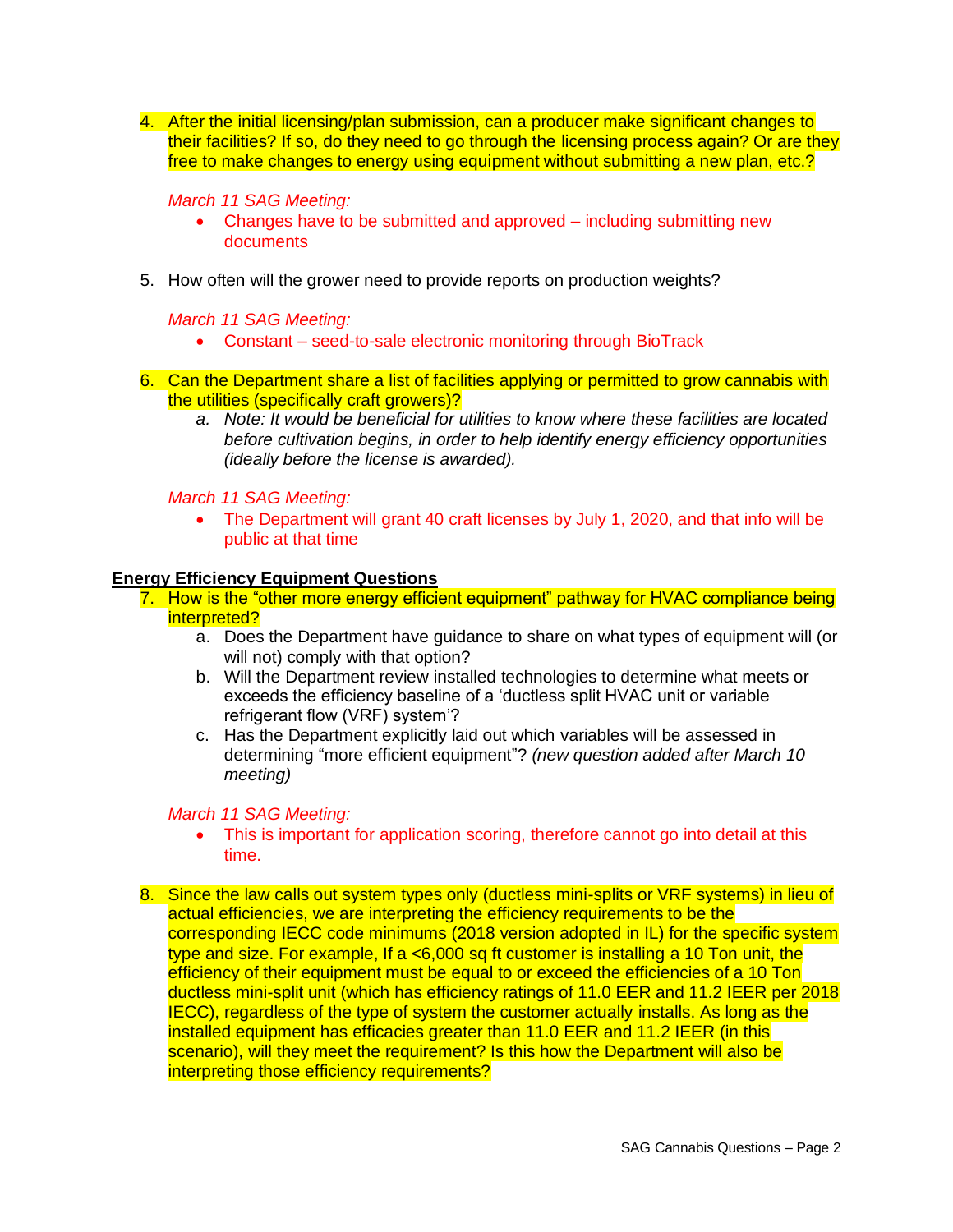*d. Note: This is of interest to utilities wanting to assist customers in their territory with HVAC system design. Understanding how different systems will be evaluated on an apples-to-apples comparison for efficiency levels will help utilities ensure they are not recommending equipment that would be considered non-compliant by the Department.* 

# *March 11 SAG Meeting:*

- This is important for application scoring, therefore cannot go into detail at this time.
- 9. Will there be any type of ongoing monitoring of the energy efficiency requirements in the legislation? We understand (this is, of course, paraphrasing) that the emergency rule requires that a plan to meet these requirements be provided as part of the application process, and that the application is a binding agreement to implement that plan, but we have not seen any information that suggests that there would be any further monitoring or enforcement beyond those initial licensing requirements.
	- e. For example, would there be any site visits by inspectors or submission of energy consumption data required?
	- f. If there are site visits, how often will they occur and by whom?
	- g. Are inspectors knowledgeable in the building energy code and able to recognize whether equipment installed is compliant?
	- h. Are there any penalties for non-compliance?
	- *i. Note: Utilities are interested in this information in both the short term (e.g., right now) as well as in the long term (are there future plans to institute some type of enforcement/inspections that simply can't be done right now for logistical reasons)?*

# *March 11 SAG Meeting:*

- Must meet requirements of application and enforcement is at discretion of Dept.
- Current hiring ramp-up for on the ground oversight

# **10. Medical vs. Recreational Facilities**

- a. How does the Department differentiate between medical vs recreational for facilities that produce both?
- b. Do the requirements apply to every cannabis cultivation facility or do the medical facilities get extra time?
- c. Can the Department share information on any guidelines for current medical producers that are expanding in to the recreational side of the market?
	- i. Specifically, to confirm if/how requirements will change for medical producers' lighting and HVAC equipment and the timeline for those changes to be implemented. We interpret the timeline to be 2022 for existing medical producers to begin complying with the lighting and HVAC specifications, if they are awarded an Adult Use Cultivation Center License after their Early Approval Adult Use Cultivation Center License expires.

#### *March 11 SAG Meeting:*

- There are two Acts that cover this.
- Department has licenses for 21 Compassionate Use of Cannabis Act growers they got ability to an early application license for recreational. All 21 did apply.